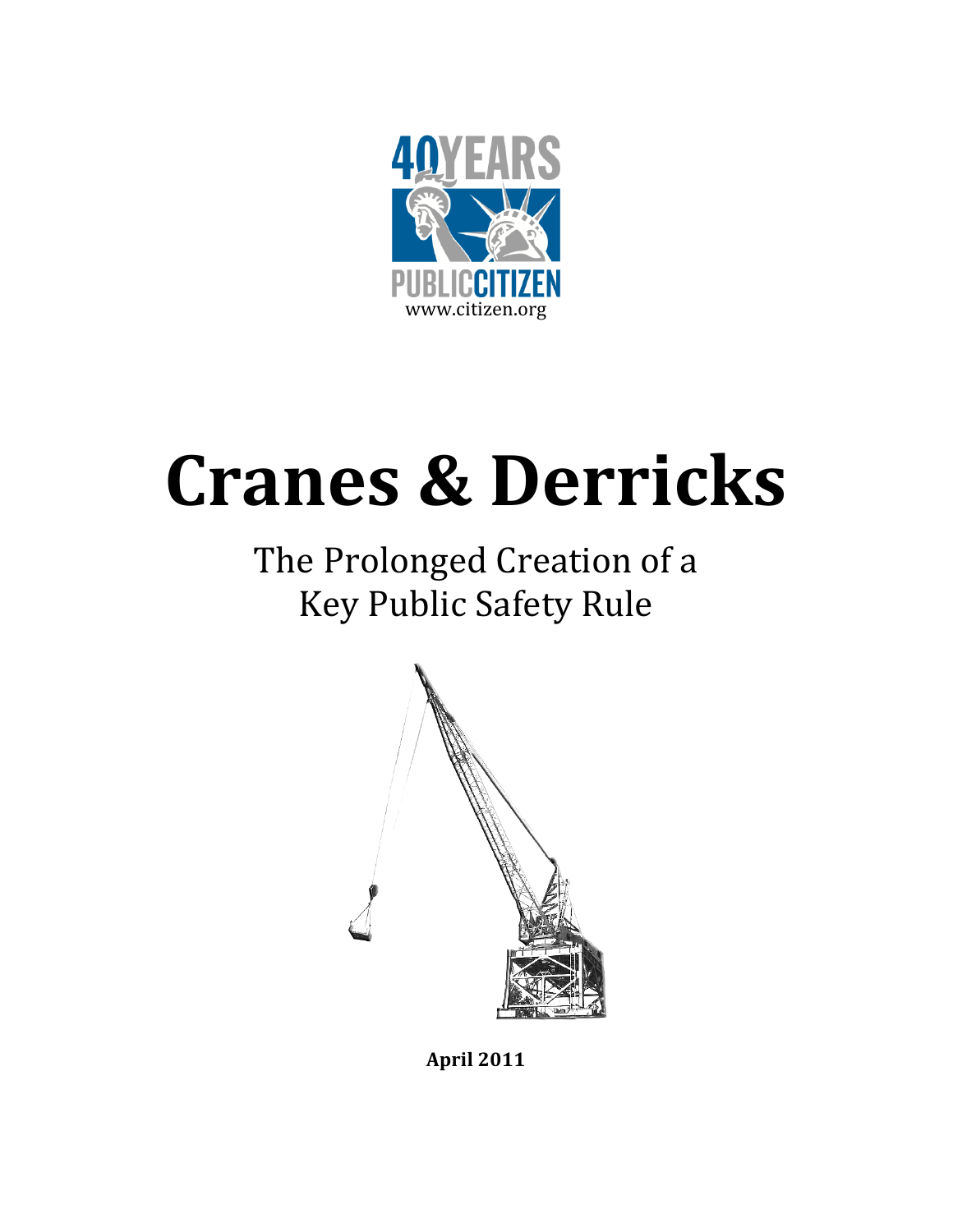## Acknowledgments

This report was written by Taylor Lincoln and Negah Mouzoon of Public Citizen's Congress Watch division. Celeste Monforton, Professorial Lecturer at the George Washington University Environmental and Occupational Health Department, provided valuable comments.

# About Public Citizen

Public Citizen is a national non-profit organization with more than 225,000 members and supporters. We represent consumer interests through lobbying, litigation, administrative advocacy, research, and public education on a broad range of issues including consumer rights in the marketplace, product safety, financial regulation, safe and affordable health care, campaign finance reform and government ethics, fair trade, climate change, and corporate and government accountability.



Public Citizen's Congress Watch 215 Pennsylvania Ave. S.E. Washington, D.C. 20003 P: 202-546-4996 F: 202-547-7392 http://www.citizen.org

© 2011 Public Citizen. All rights reserved.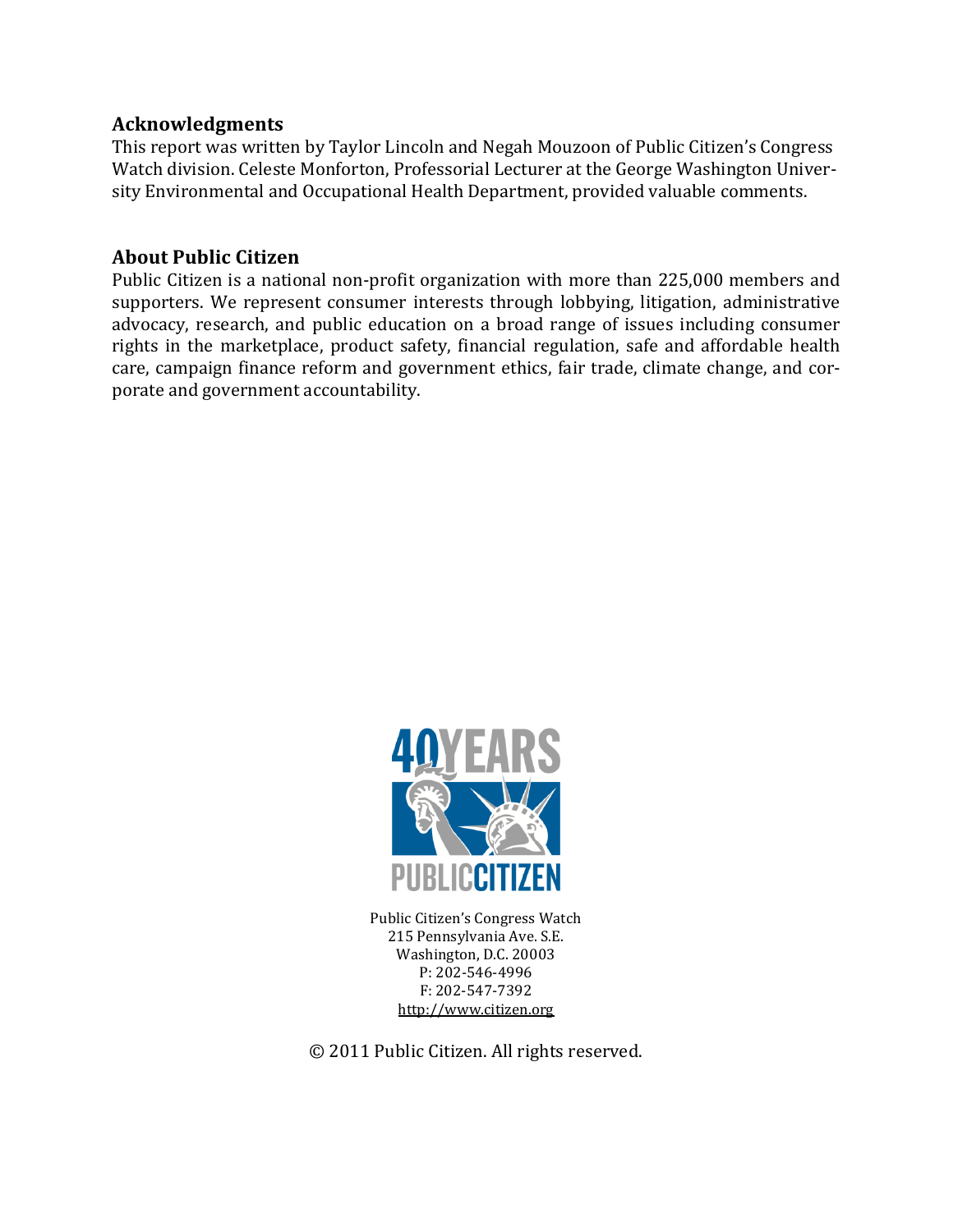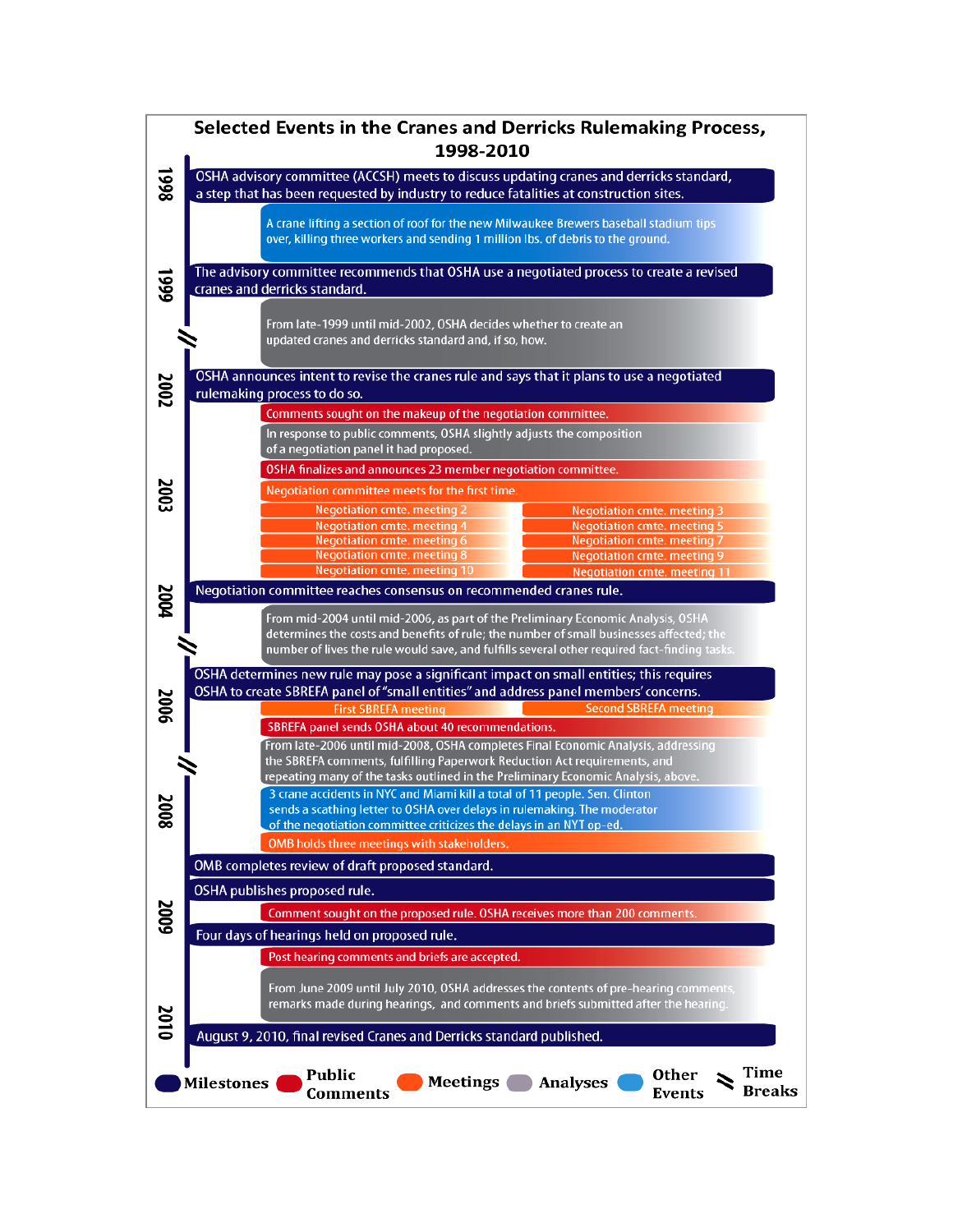#### **Introduction**

ederal agencies have long been the object of scorn and criticism by political actors who **F**ederal agencies have long been the object of scorn and criticism by political actors who claim that the employees of public health agencies like the Occupational Safety and Health Administration (OSHA) act as unelected, unaccountable autocrats who hand down burdensome safety rules with little concern about their effects on businesses. But the process of writing these rules—which serve to put the laws that Congress passes into practice—is usually long, complicated, and involves significant input from affected industries and other stakeholders. Additionally, agencies need to be meticulous in fulfilling myriad arcane steps or risk having their final rules overturned by court challenges. In fact, the federal agencies that are charged with protecting public health and safety may be some of the most tightly "regulated" entities in the United States.

This report recounts the creation of an important rule that was badly needed to protect workers—and, sometimes, passersby—from the dangers posed by cranes at construction sites. The final rule, published in August 2010, enhances worker training and certification requirements and adds protocols for job-site analyses before putting cranes into use. But the rule was a long time in the making.

By 1998, federal construction safety standards for the operation of cranes and derricks were badly out of date. Most of the standards were from 1971, when hydraulic cranes (now prevalent) were still rare. Meanwhile, many industry associations' protocols were out of sync with federal rules.<sup>1</sup>

Construction accidents have historically been the leading cause of workplace injuries and fatalities, and cranes have been implicated in a quarter to a third of those accidents.<sup>2</sup> In the late 1990s, construction accidents involving cranes were killing 80 to 100 workers a year. OSHA later estimated that a modernized rule would prevent about 20 to 40 of those annual tragedies.

Not just worker safety advocates, but even industry wanted an updated cranes and derricks rule. Industry officials, OSHA later recounted, "were concerned that accidents involving cranes and derricks continued to be a significant cause of fatal and other serious injuries on construction sites and believed that an updated standard was needed to address the causes of these accidents and to reduce the number of accidents."<sup>3</sup>

If ever there were a rule that seemingly should have breezed to adoption, this was it. The urgency of preventing avoidable deaths and injuries was clear, the regulated industries were asking for a new standard, and a large committee of business and labor representatives would reach near unanimous consensus on a draft rule very early in the process.

<sup>&</sup>lt;sup>1</sup> Final Rule, Cranes and Derricks in Construction, 29 CFR Part 1926, Federal Register, Aug. 9, 2010.

<sup>&</sup>lt;sup>2</sup> Anthony Suruda, et al., "Crane-Related Deaths in the U.S. Construction Industry, 1984-94," Rocky Mountain Center for Occupational and Environmental Health, Department of Family and Preventive Medicine, University of Utah School of Medicine, October 1997.

<sup>3</sup> Final Rule, Cranes and Derricks in Construction, 29 CFR Part 1926, Federal Register, Aug. 9, 2010.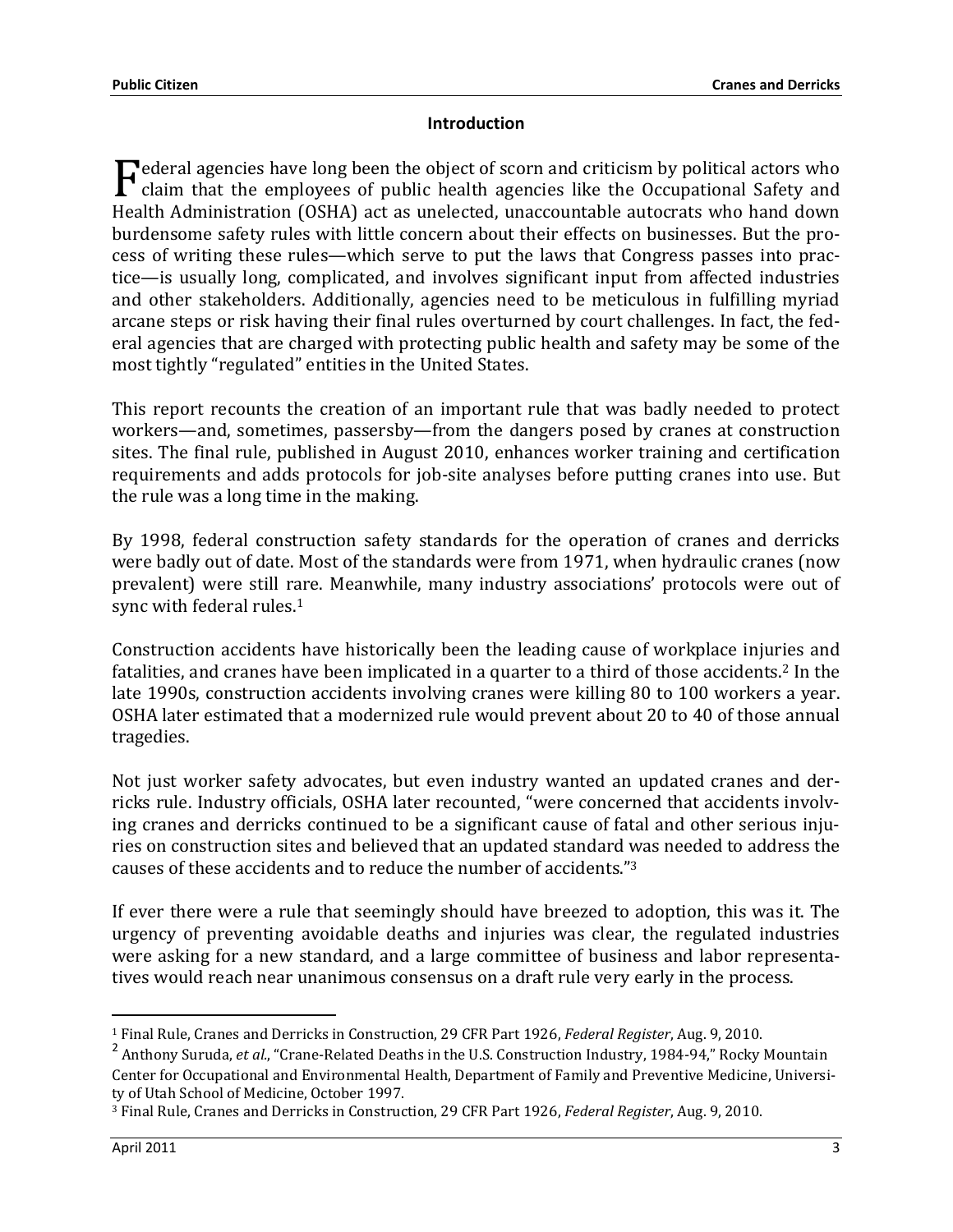But a revised cranes and derricks rule did not breeze through. A dozen years, spanning three presidential administrations, would pass between OSHA's initial action on industry's request for a new rule and completion of the revised standard. More than 750 construction workers died from crane related incidents during this time. [See Figure 1] By OSHA's most conservative estimate, the new rule would have saved about 220 of those lives if it took effect in 2000 instead of 2010.<sup>4</sup>

| 1997                                                          |  |  |  |  |  |  | 1998  1999  2000  2001  2002  2003  2004  2005  2006  2007  2008 |  |  | -2009 |
|---------------------------------------------------------------|--|--|--|--|--|--|------------------------------------------------------------------|--|--|-------|
|                                                               |  |  |  |  |  |  | 97 93 80 90 72 80 62 87 85 72 67 93                              |  |  | - 53  |
| Source: U.S. Department of Labor, Bureau of Labor Statistics. |  |  |  |  |  |  |                                                                  |  |  |       |

Figure 1: Number of Occupational Crane-related Fatalities, 1997-2009

During the dozen years it took to finalize the cranes rule, OSHA and other federal agencies held at least 18 meetings about it. At least 40 notices were published in the Federal Register. OSHA was required by a hodgepodge of federal laws, regulations and executive orders to produce several comprehensive reports, and revisions to such reports, on matters such as the makeup of industries affected by the rule, the number of businesses affected, and the costs and benefits of the rule. OSHA also was repeatedly required to prove that the rule was needed, that no alternative could work, and that it had done everything it could to minimize the effects on small businesses. The regulatory process afforded businesses at least six opportunities to weigh in with concerns that the agency was required to address.

#### 1998 to 2004: The Negotiated Rulemaking Committee Is Formed and Reaches Consensus

The process of updating the cranes and derricks standard began in 1998, when OSHA's Advisory Committee for Construction Safety and Health (ACCSH)—a 15 member panel made up equally of representatives from government, labor and business—established a workgroup to recommend changes to the rule. The workgroup sent its recommendations to the full ACCSH, which recommended to OSHA in late 1999 that the agency update the rule through "negotiated rulemaking." Under this rarely used process, OSHA would form a committee—made up primarily of manufacturers, employers, other business interests, and labor representatives—that would seek to develop a draft rule by consensus.<sup>5</sup>

The dangers of under-regulated cranes became the subject of national attention in July 1999, when a 567-foot crane being used in the construction of a new baseball stadium for the Milwaukee Brewers tipped over as it was lifting a section of a retractable roof. The crane's collapse sent more than a million pounds concrete and debris crashing to the ground and killed three workers.<sup>6</sup>

<sup>4</sup> Calculation based OSHA's estimate that the final rule would save 22 lives a year.

<sup>5</sup> Final Rule, Cranes and Derricks in Construction, 29 CFR Part 1926, Federal Register, Aug. 9, 2010.

<sup>6</sup> Sheila Hotchkin, "Huge Crane Topples Over New Stadium Under Construction," Associated Press, July 15, 1999.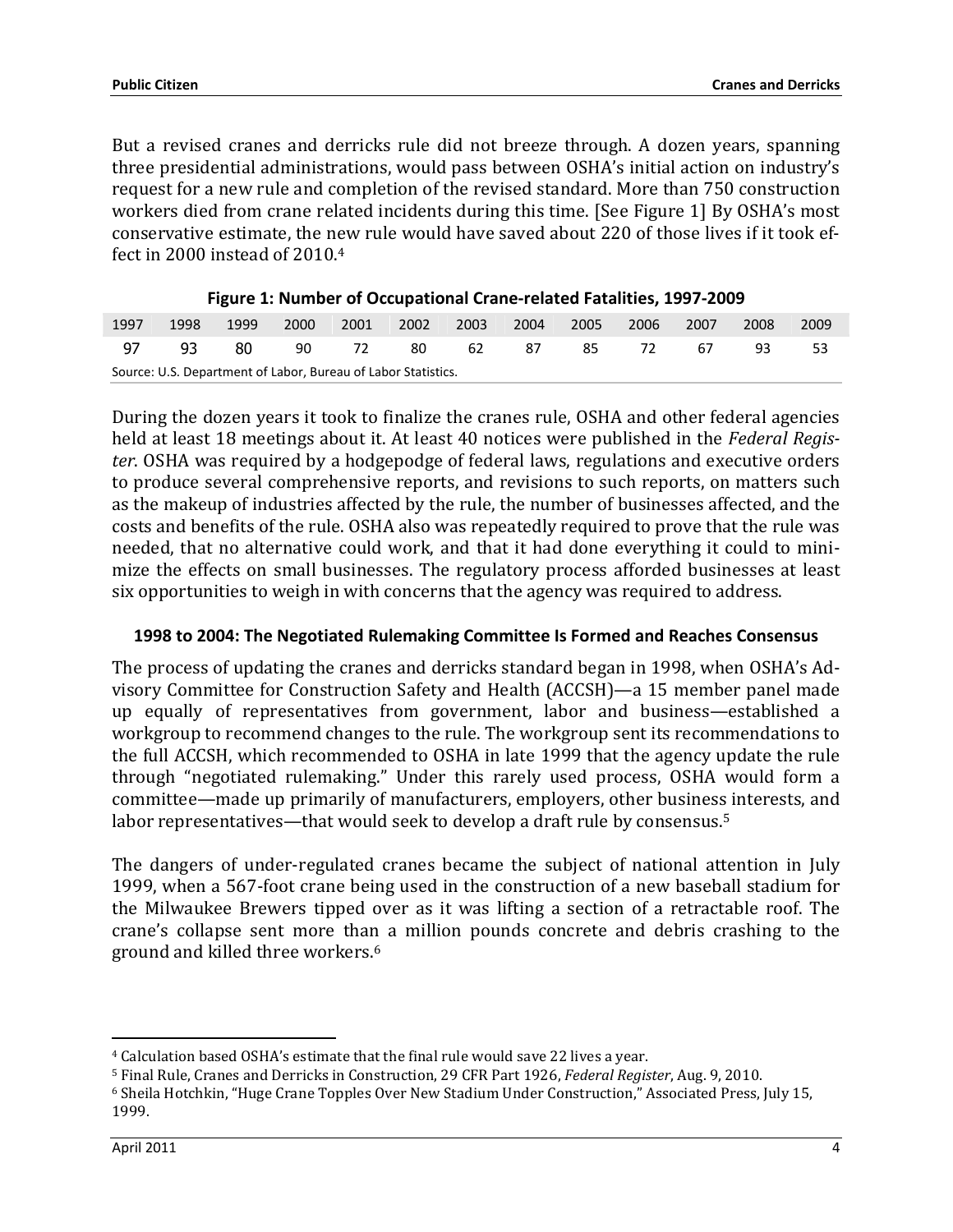In July 2002, two-and-a-half years after ACCSH recommended to OSHA that it use a negotiated process to create a new standard, OSHA announced it would follow the advisory committee's advice.7 In a conversation with Public Citizen, an OSHA official who was involved in the creation of the revised crane standard explained the delay by saying that the agency decides to create a new or revised rule only after extensive deliberations.<sup>8</sup>

That month, OSHA published a notice in the Federal Register, listing about 15 "interests" such as crane manufacturers, construction companies, labor groups, insurance companies, public interest groups, and government entities—that it proposed to be represented on the rule negotiation committee to create a revised cranes standard. The agency sought public comment on this proposed universe of interests and asked for nominees to serve on the committee. In July 2003, OSHA announced a final committee of 18 representatives of affected businesses, four labor representatives, and an OSHA employee.<sup>9</sup>

The negotiation committee convened for the first time at the end of July of 2003. It established ground rules that no decision could be reached without the agreement of at least 21 of the 23 members, including OSHA's lone representative. The committee deemed that OSHA could not subsequently alter its decisions without seeking the committee's input. Additionally, committee members agreed not to criticize the rule during the public comment period.<sup>10</sup>

The negotiation committee met 11 times between July 2003 and July 2004. On July 30, 2004, the committee reached consensus (meaning that at least 21 members agreed) and sent a draft standard to OSHA for review.<sup>11</sup>

### 2004-2008: Regulatory Red Tape

The negotiation committee had crafted a draft rule that was satisfactory to at least 21 of its 23 members but work on the rule had just begun. For the next five years, OSHA would toil to satisfy a potpourri of prerequisites for formally proposing a rule.

For example, the Small Business Regulatory Enforcement Fairness Act of 1996 (SBREFA) required OSHA to evaluate and address the concerns of "small entities," defined as small businesses, small governmental units, and small nonprofit organizations. This general mandate involves several component parts.

First, SBREFA required OSHA to engage in extensive fact-finding merely to determine which special requirements it needed fulfill. For instance, OSHA was required to produce an Initial Regulatory Flexibility Analysis, including a Preliminary Economic Analysis, to de-

 $\overline{a}$ 

<sup>7</sup> Final Rule, Cranes and Derricks in Construction, 29 CFR Part 1926, Federal Register, Aug. 9, 2010.

<sup>8</sup> Public Citizen spoke with two OSHA employees to clarify facts for this report on April 7, 2011. The officials asked not to be identified.

<sup>9</sup> Final Rule, Cranes and Derricks in Construction, 29 CFR Part 1926, Federal Register, Aug. 9, 2010.

<sup>10</sup> Celeste Monforton, "Gearing up for OSHA's Crane Hearing," The Pump Handle, March 10, 2009. Available at http://thepumphandle.wordpress.com/2009/03/10/gearing-up-for-oshas-crane-hearing/.

<sup>&</sup>lt;sup>11</sup> Final Rule, Cranes and Derricks in Construction, 29 CFR Part 1926, Federal Register, Aug. 9, 2010.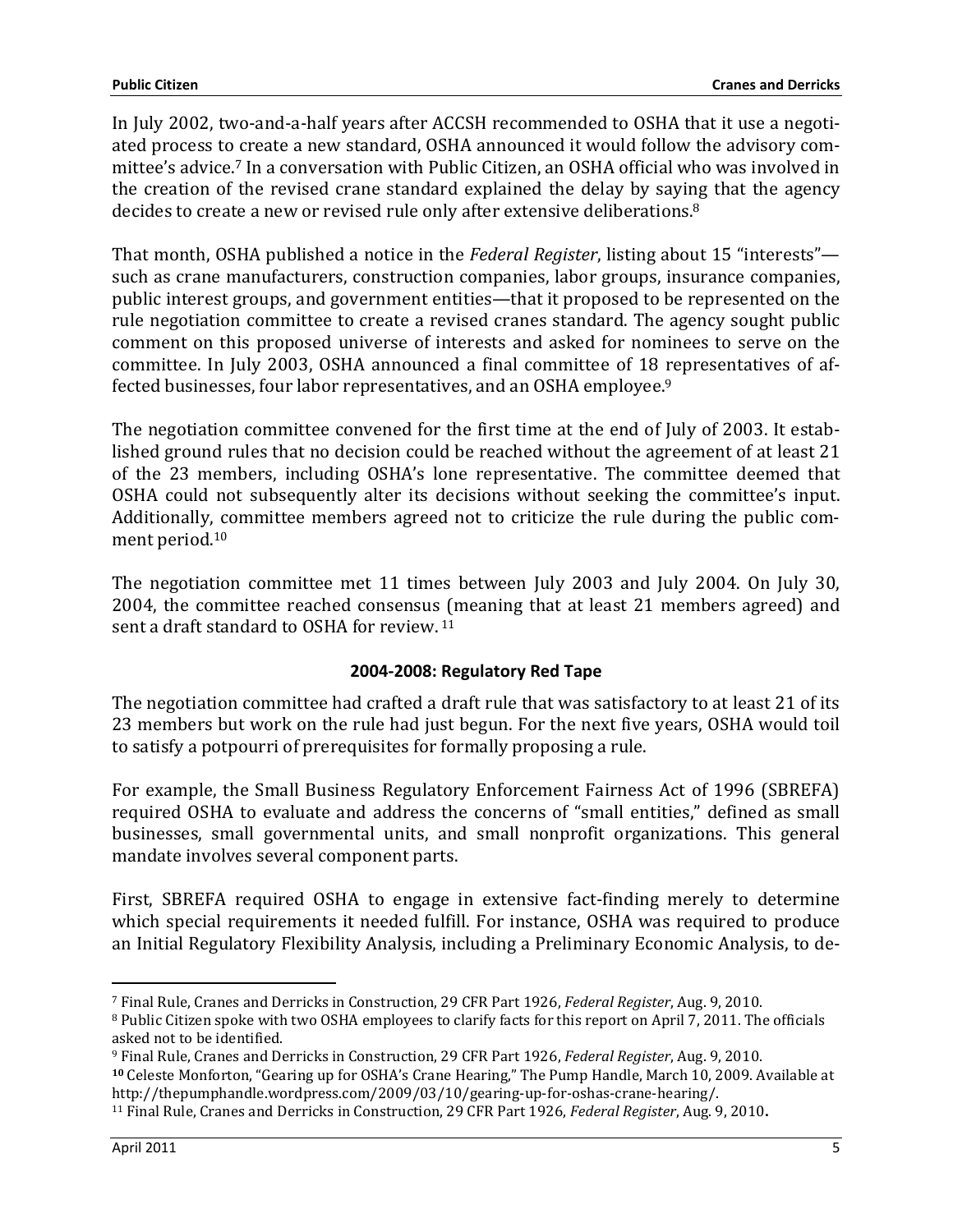termine whether the proposed rule could potentially pose a "significant economic impact" on a substantial number of small entities. If it did, OSHA would have to convene a panel to advocate for small entities.

The requirements of an Initial Regulatory Flexibility Analysis are extensive. They required OSHA to document that it had considered all reasonable regulatory options to minimize the rule's economic effects on small entities and explain why it chose the approach in its proposal over the alternatives. Additionally, OSHA was required to enumerate the types and number of small entities that would be affected by the rule; the projected reporting and recordkeeping requirements of the proposed rule; and to list all federal rules that may duplicate, overlap or conflict with the proposed rule. 12

OSHA also was required to produce several other reports and determinations to move forward:

- OSHA needed to demonstrate, pursuant to its authorizing legislation, that the proposed rule was addressing a significant risk, and that the proposed standard would substantially reduce the risk. OSHA initially determined that the rule would prevent 53 fatalities annually, confirming both that a risk existed and that the rule would help fix it. Additionally, OSHA was required to evaluate whether the market was capable of fixing the safety hazards in the operations of cranes. The agency determined that crane operations involved inequities, such as employers typically knowing more about the risks than employees, and that such inequities were beyond the curative powers of the market. As such, the agency determined that a rule was required.<sup>13</sup>
- To meet the requirements of executive order 12866, OSHA was required to estimate costs, benefits, and net benefits of the proposed standard.
- Under Regulatory Flexibility Act, OSHA was required to determine the number of small entities (such as general contractors with revenue of less than \$31 million) that would be affected. The agency found 204,000.<sup>14</sup>
- OSHA was required by executive order 13132 to ensure that the rule did not restrict state or local policy any more than necessary, that it only took actions for which it had clear constitutional authority, and that the rule addressed a national problem. The agency made each determination.<sup>15</sup>

l

<sup>&</sup>lt;sup>12</sup> "A Guide to the Regulatory Flexibility Act," U.S. Small Business Administration, May 1996.

<sup>&</sup>lt;sup>13</sup> Final Rule, Cranes and Derricks in Construction, 29 CFR Part 1926, Federal Register, Aug. 9, 2010.

<sup>14</sup> Ibid.

 $15$  *Ibid.*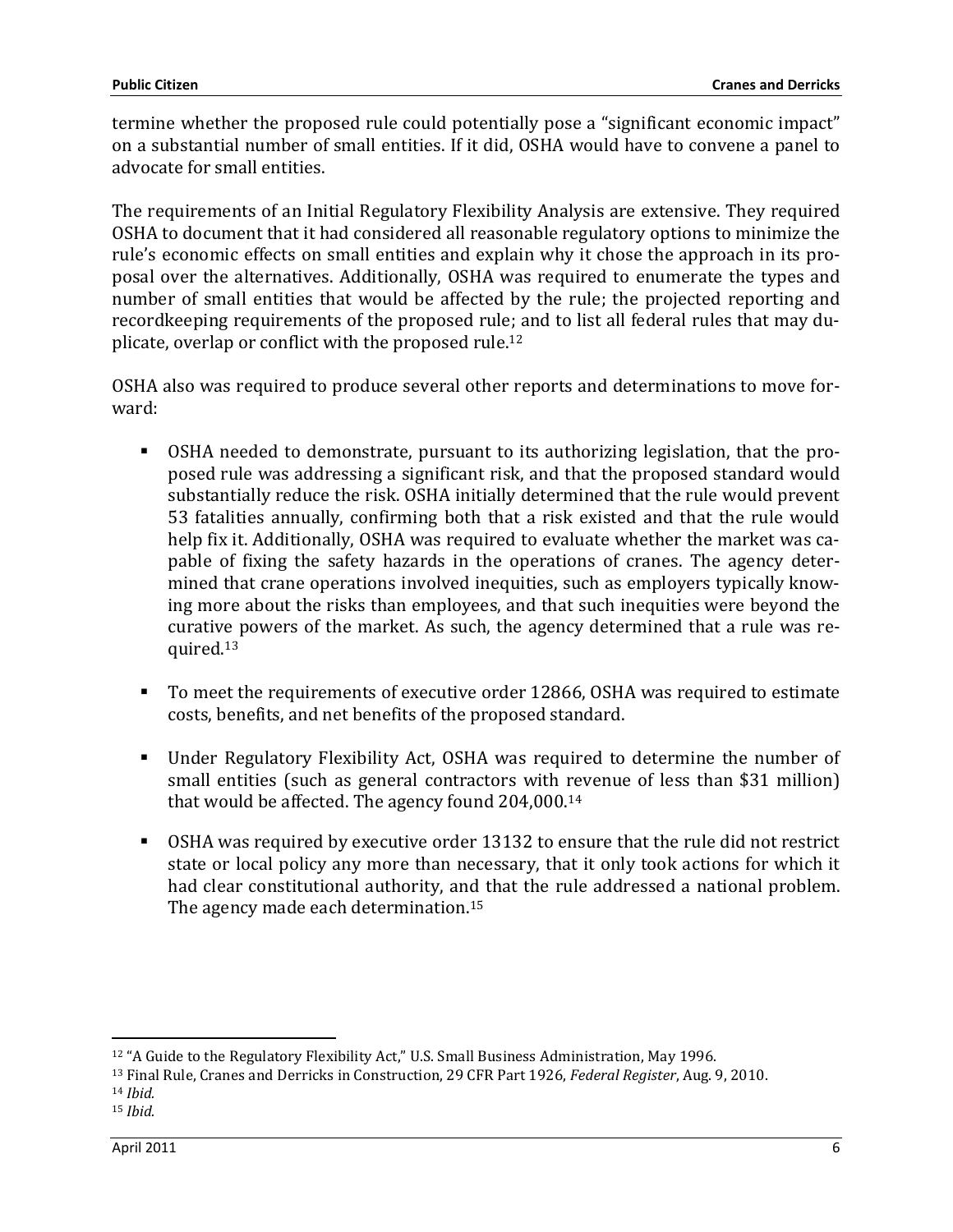Fulfilling these tasks took the agency a significant amount of time. In December 2005, an agency official apologized to members of ACCSH for its failure to make the SBREFA "significant impact" decision, which the agency had expected to complete much earlier that year.<sup>16</sup>

"We have limited resources, and competing priorities were the reasons for [the delay], particularly the hexavalent chromium rule," said Keith Goddard, the director of OSHA's Evaluation and Analysis Directorate. "We have also diverted a considerable amount of resources to meet our commitments on the preliminary regulatory analysis on [the] beryllium [standard], as well."<sup>17</sup>

In roughly June 2006, OSHA determined that the cranes and derricks rule would potentially have a significant impact on a substantial number of small entities. That determination required OSHA to convene a SBREFA panel. Such panels, typically drawn largely from recommendations of trade associations, consist of small businesses, small governments, and small nonprofits that are provided with the draft rule and regulatory flexibility analysis. Invited parties are offered an opportunity to comment.

In October 2006, the SBREFA panel sent OSHA about 40 recommendations. These included requests that OSHA reexamine several costs estimates, study the potential effects of the proposed rule's certification requirements (and the potential loss of jobs that the requirement might cause), and ensure that OSHA's estimates of the benefits of the rule could be independently verified. The panel also requested that OSHA seek public comment on many its suggestions. SBA's Office of Advocacy provided a separate set of recommendations, including a request that OSHA "consider and document any 'significant alternatives' to the proposed rule.''<sup>18</sup>

At a January 2008 ACCSH meeting, some members expressed frustration at delay in issuing a proposed rule. The director of OSHA's Office of Construction Standards and Guidance said that the negotiated committee's proposal was extremely detailed, rendering the process of writing an explanation and justification for the rule very time-consuming. The director also said that other standards moving through the agency's rulemaking process were consuming limited resources.19 Notably, however, OSHA completed only one major rule during the time from 2001 to 2009, and that rule was completed in response to a court order.

While OSHA struggled to fulfill its obligations, several tragedies focused attention on the dangers of crane operations, and on the agency's lagging effort to produce a new rule. Six construction workers and a bystander died and 24 people suffered injuries when a crane collapsed in New York City on March 15, 2008. Ten days later, a 20-foot crane section in

 $\overline{a}$ 

<sup>16</sup> "Crane Rule Awaits SBREFA Panel Decision; Other Construction Standards Move Forward," Occupational Safety & Health Reporter, Dec. 14, 2005.

 $17$  Ibid.

<sup>18</sup> SBA Office of Advocacy, SBA Office of Advocacy, Acting Assistant Secretary of Labor for Occupational Safety and Health Thomas M. Stohler, Jan. 16, 2009.

<sup>19</sup> Linda Levine, "Worker Safety in the Construction Industry: The Crane and Derrick Standard," CRS Report for Congress, Nov. 21, 2008.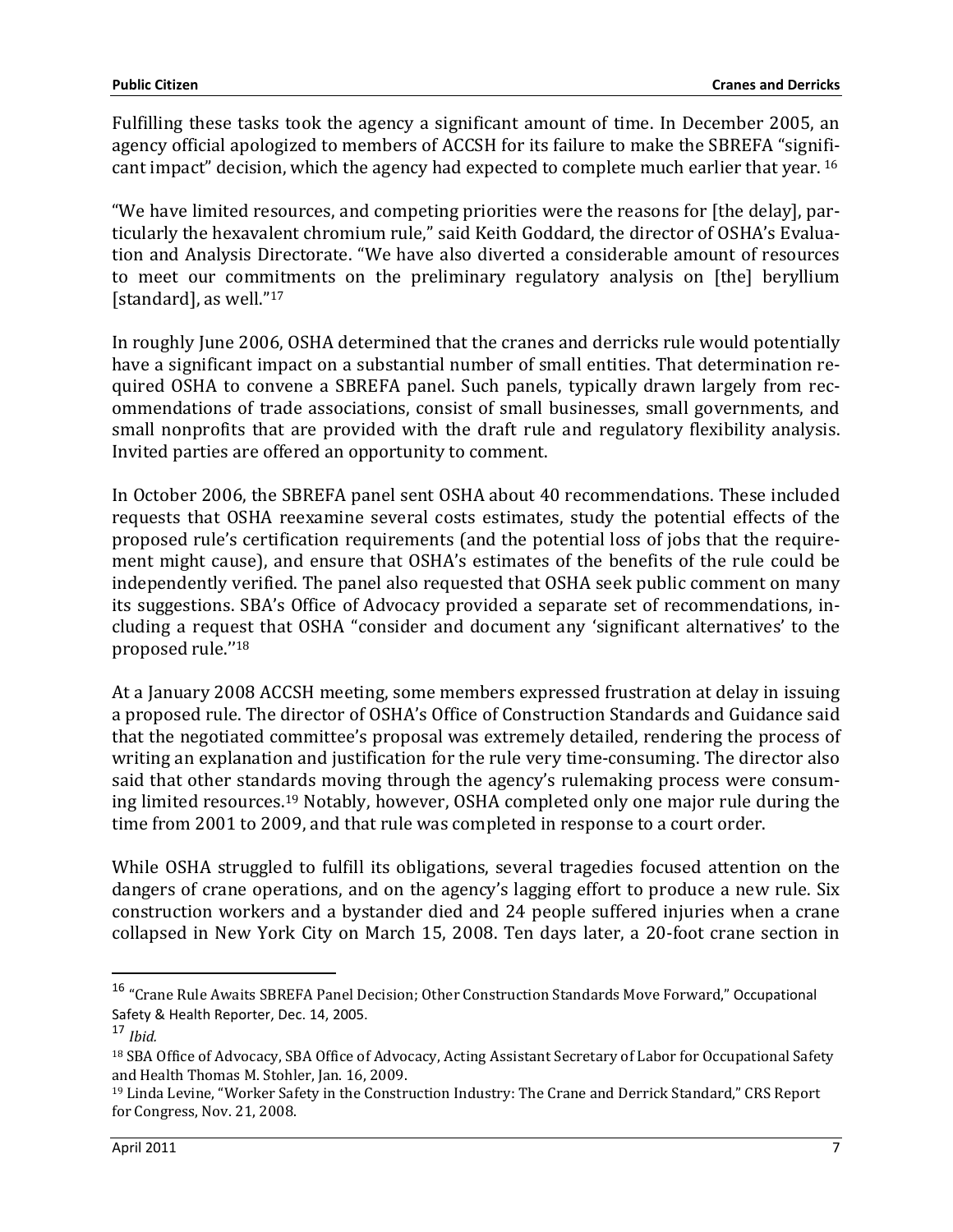Miami fell 30 stories, killing two construction workers and injuring five. On May 30, another crane fell in New York City, killing two construction workers and injuring a worker and a bystander.<sup>20</sup>

In May 2008, Sen. Hillary Clinton (D-N.Y.) sent a letter to OSHA Administrator Edwin G. Foulke demanding an explanation for why the new rule was not finished. Clinton noted that the industry-union advisory committee had reached consensus on a proposed rule almost four years earlier.<sup>21</sup>

"This delay is inexplicable and inexcusable," Clinton wrote. "Casualties due to crane accidents are occurring at an alarming rate."<sup>22</sup>

About then, progress on the rule appeared to quicken:

- In May 2008, the director of OSHA's Office of Construction Standards and Guidance informed members of ACCSH that it had completed its Final Economic Analysis. The report estimated that the standard would prevent 22 fatalities and 175 non-fatal injuries per year.23 This estimate represented a significant reduction from the initial estimate that the rule would prevent 53 fatalities. The discrepancy was due to a shift in methodology from using records maintained by the Bureau of Labor Statistics to data maintained by OSHA. The agency determined that the costs of compliance would be \$154.1 million, and the annual benefits would be \$209.3 million, resulting in net benefits of \$55.2 million. The agency also was required to provide a comprehensive breakdown of the compliance costs. It determined the additional costs would average about 0.2 percent of affected businesses' annual revenue, which it deemed "effectively negligible."<sup>24</sup>
- Also at that time, pursuant to the Paperwork Reduction Act, the agency submitted to the Office of Management and Budget (OMB) an analysis of the rule's paperwork requirements for affected businesses.
- **During the summer, OMB held four meetings on the proposed standard. Attendees** included representatives of businesses that operate cranes, the builders' insurance industry, the crane operator certification organization, and labor.<sup>25</sup>
- In late August, 2008, OMB completed its review of the draft proposed standard.<sup>26</sup>

<sup>20</sup> Linda Levine, "Worker Safety in the Construction Industry: The Crane and Derrick Standard," CRS Report for Congress, Nov. 21, 2008.

<sup>21</sup> Sen. Hillary Rodham Clinton (D-N.Y.) letter to OSHA administrator Edwin G. Foulke, May 30, 2008,  $22$  Ibid.

<sup>&</sup>lt;sup>23</sup> Final Rule, Cranes and Derricks in Construction, 29 CFR Part 1926, Federal Register, Aug. 9, 2010.

<sup>24</sup> Ibid.

 $25$  *Ibid.* 

<sup>&</sup>lt;sup>26</sup> Linda Levine, "Worker Safety in the Construction Industry: The Crane and Derrick Standard," CRS Report for Congress, Nov. 21, 2008.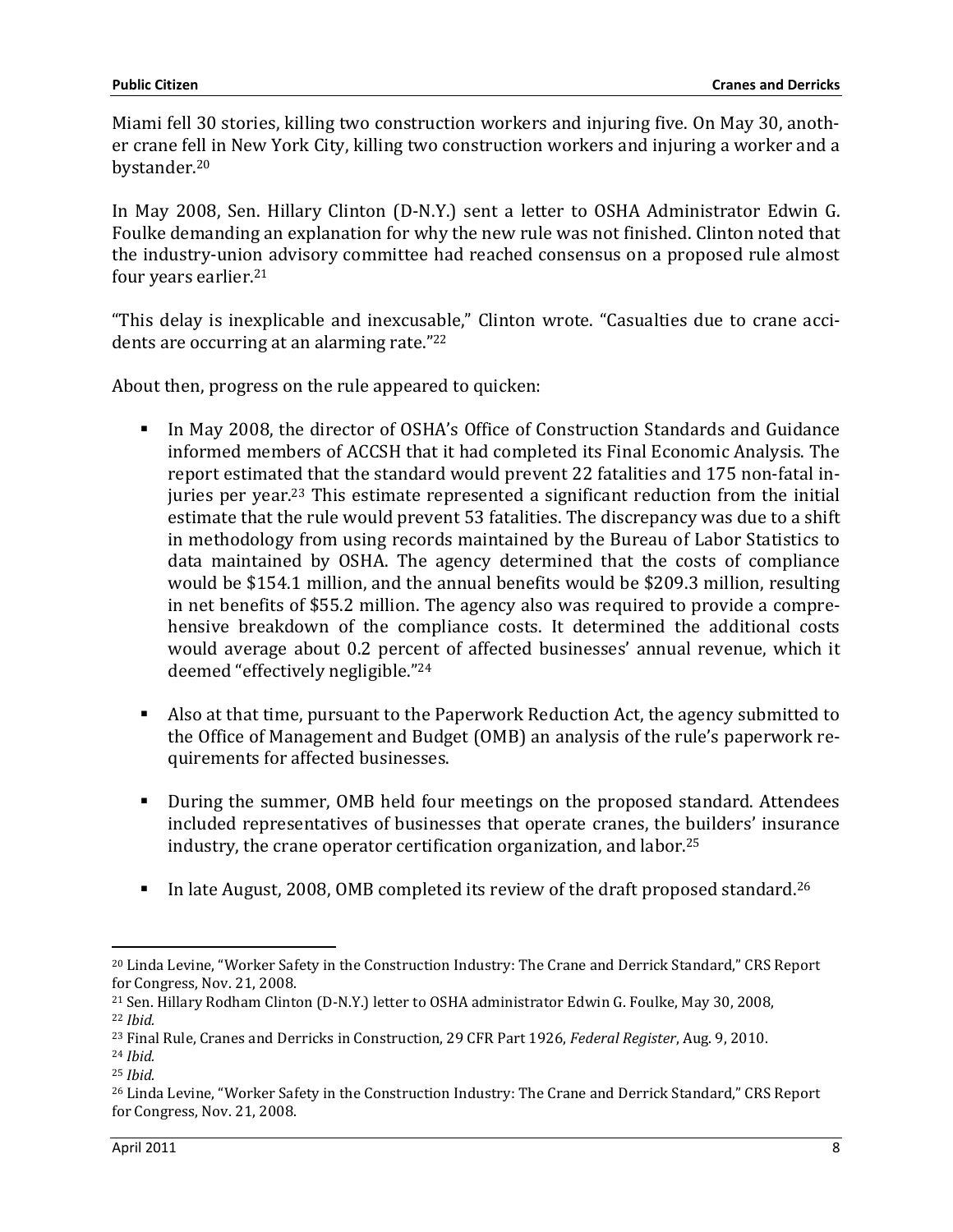#### 2008-2010: The Rule Is Completed

The proposed rule was published in the Federal Register on October 8, 2008. It largely reflected the language approved in 2004 by the negotiation committee and responses to the comments sent to OSHA by the SBREFA panel.<sup>27</sup>

Publication of the proposed rule initiated a public comment period that was initially slated to run through early December but which OSHA extended to Jan 22, 2009, in response to stakeholders' requests.

Among the comments OSHA received were those from several industries seeking to be exempted from the rule. These included railroads, shipbuilders, electric utilities, the propane gas industry, and companies that install signs. OSHA eventually rejected most of these requests.

The National Association of Homebuilders, which had participated on the negotiation committee, also submitted comments. Although the committee's members had agreed not to submit "negative comments," NAHB sent in 45 pages that criticized the rule for being "too complex," "unduly onerous," and imposing "disproportionate burdens."<sup>28</sup>

The SBA's Office of Competitiveness requested that the agency consider and document any "significant alternatives" to the proposed rule. An agency official familiar with the proceedings disputes the Competiveness office's contention that OSHA had failed to document such alternatives.<sup>29</sup>

In March 2009, four days of hearings were held to discuss the rule, after which the agency accepted post-hearing comments and briefs. In June 2009, the record was closed. OSHA was then left with the task of addressing the contents of over 200 prehearing comments, more than 1,500 pages of transcribed text from the four days of hearings, as well as posthearing submissions.

The summary of the final rule published in the Federal Register runs 159 pages, many of which are consumed by OSHA's summaries of public comments on particular sections and the agency's responses to those comments. An OSHA official estimated to Public Citizen that 30 to 40 percent of the final rule's sections include substantial alterations that were prompted by the comments the agency received. But a review of OSHA's summary of its responses to the comments indicates that most concerns were subtle, such as improving the clarity of some of the rule's language and addressing relatively rare hypothetical scenarios.

l

<sup>&</sup>lt;sup>27</sup> Linda Levine, "Worker Safety in the Construction Industry: The Crane and Derrick Standard," CRS Report for Congress, Nov. 21, 2008.

<sup>&</sup>lt;sup>28</sup> Celeste Monforton, "Gearing up for OSHA's Crane Hearing," The Pump Handle, March 10, 2009. Available at http://thepumphandle.wordpress.com/2009/03/10/gearing-up-for-oshas-crane-hearing/.

<sup>29</sup> Public Citizen telephone conversation with OSHA officials, April 7, 2011.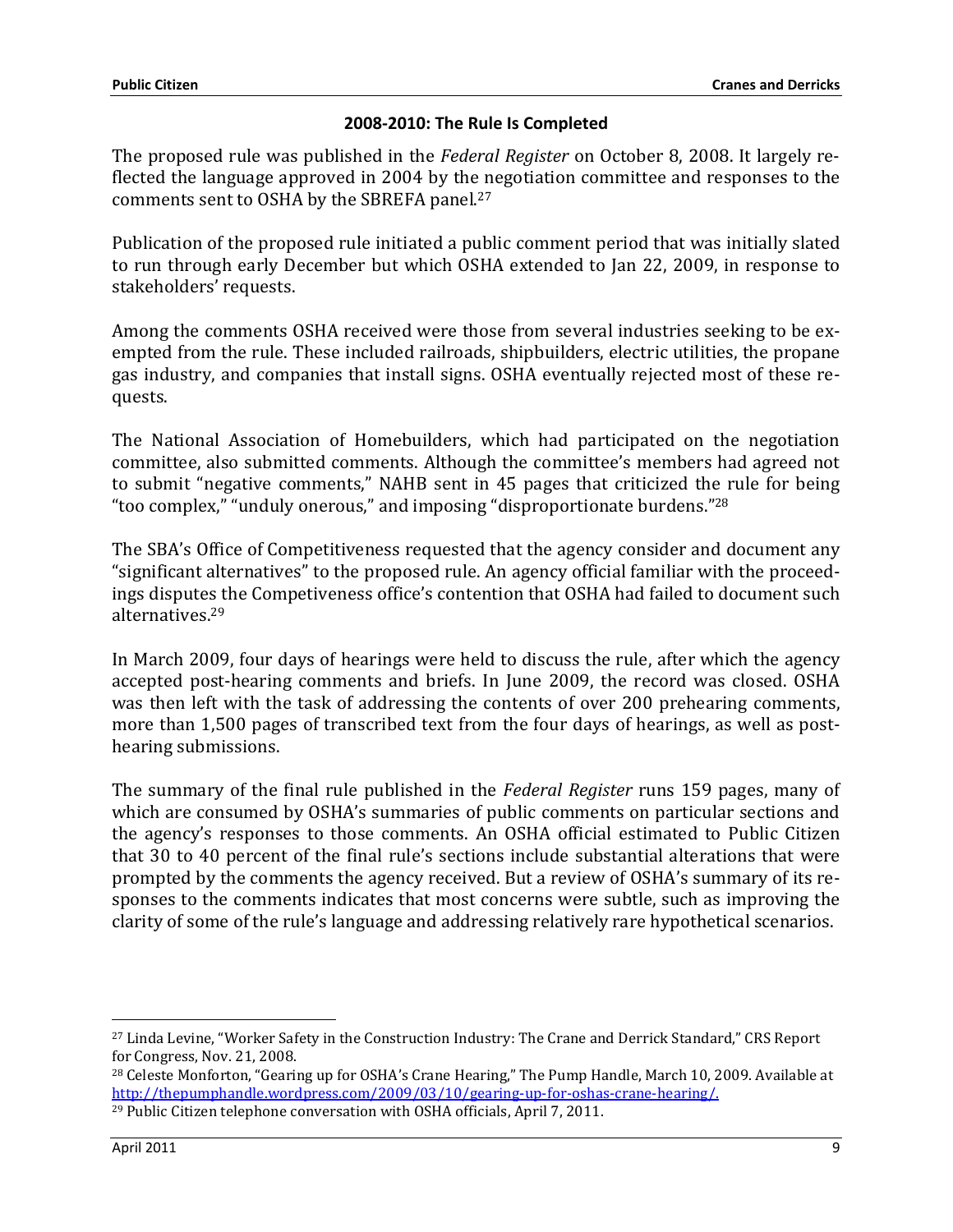On Aug. 9, 2010, the final rule was published. In October 2010, the Edison Electric Institute (EEI), which represents publicly traded electric utilities, and the Association of American Railroads filed federal lawsuits challenging the rules. These cases are ongoing.

#### **Discussion**

A dozen years passed between the first meeting of the ACCSH on the cranes rule to the completion of the standard. By the government's measure, in which the clock starts ticking only after the agency publishes a notice of its intent to pursue a new or revised rule, the cranes rule took eight years to complete. While slightly longer than average, this timespan was fairly typical. The average length of time for OSHA to complete a major rule since 1990 has been 6.5 years.<sup>30</sup> For a health or safety standard, this means 6.5 years of preventable injuries and deaths.

Although the length of time to make the cranes rules was relatively typical over the past 20 years, OSHA's rulemaking in the past decade stands in stark contrast to its earlier work because the number of rules it has issued has slowed dramatically. The agency produced 14 major rules between 1990 and the end of the Clinton administration in January 2001. Between January 2001 and 2010, OSHA finalized only one major rule aside from the cranes and derricks standard. Its creation of that rule, on hexavalent chromium, was court ordered. Both the slow pace of individual rules and the sparcity of total final rules suggest that the anti-regulatory philosophy of President George W. Bush's administration may have hindered progress.

The use of the negotiated rulemaking process was intended to accelerate the creation of the cranes rule, but there is little evidence that it did. Susan Podziba, who moderated the negotiation committee's work, complained in a 2008 New York Times op-ed that she had expected the rule to be finalized within three years after the negotiation committee finished its work. Instead, seven years passed.<sup>31</sup>

The creation of the cranes and derricks standard clearly illustrates that tremendous redundancy exists in the rulemaking process. Setting aside the rare decision to employ a negotiated rulemaking process, stakeholders in the cranes rule had at least five opportunities to have their voices heard: at the SBREFA stage; to the Office of Management and Budget before it signed off on the proposed rule; during the conventional comment period after the proposed rule was published; during hearings on the proposed rule; and in post-hearing comments and briefs. [See Figure 2] Then, if still unsatisfied, stakeholders retained the right to seek redress in court—which two trade associations are now doing.

<sup>30</sup> Public Citizen analysis of data at reginfo.gov.

<sup>31</sup> Susan Podziba, "Safety Starts at the Top," The New York Times, June 12, 2008.